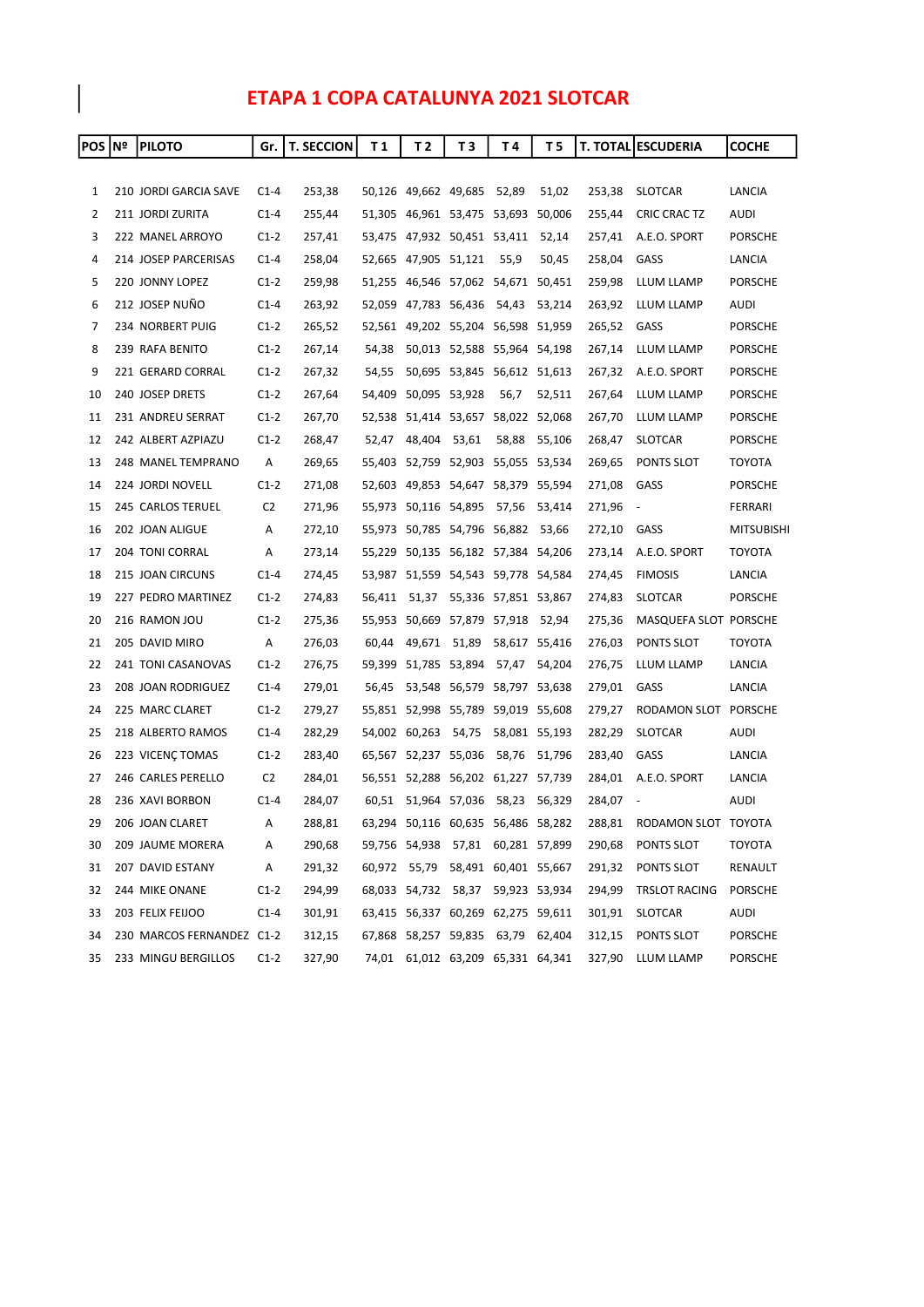## ETAPA 2 COPA CATALUNYA 2021 SLOTCAR

| <b>POS</b> | <b>Nº PILOTO</b>          | Gr.            | <b>T. SECCION</b> | T 1    | T 2                         | ТЗ    | Τ4                                 | T 5    |        | <b>T. TOTAL ESCUDERIA</b> | <b>COCHE</b>      |
|------------|---------------------------|----------------|-------------------|--------|-----------------------------|-------|------------------------------------|--------|--------|---------------------------|-------------------|
|            |                           |                |                   |        |                             |       |                                    |        |        |                           |                   |
| 1          | 210 JORDI GARCIA SAVE     | $C1-4$         | 249,25            |        |                             |       | 50,41 47,009 49,903 52,724 49,203  |        | 502,63 | <b>SLOTCAR</b>            | LANCIA            |
| 2          | 211 JORDI ZURITA          | $C1-4$         | 251,34            |        | 53,582 45,612               | 50,33 | 52,648                             | 49,17  | 506,78 | CRIC CRAC TZ              | AUDI              |
| 3          | 222 MANEL ARROYO          | $C1-2$         | 252,32            |        | 50,713 46,865 50,182 53,854 |       |                                    | 50,71  | 509,73 | A.E.O. SPORT              | <b>PORSCHE</b>    |
| 4          | 220 JONNY LOPEZ           | $C1-2$         | 257,28            |        |                             |       | 50,193 48,439 51,529 55,134 51,982 |        | 517,26 | LLUM LLAMP                | <b>PORSCHE</b>    |
| 5          | 212 JOSEP NUÑO            | $C1-4$         | 255,08            |        |                             |       | 50,572 46,582 52,819 52,748 52,363 |        | 519,01 | LLUM LLAMP                | AUDI              |
| 6          | 214 JOSEP PARCERISAS      | $C1-4$         | 261,14            | 52.859 | 51,15                       |       | 51,743 54,247 51,138               |        | 519,18 | GASS                      | LANCIA            |
| 7          | 248 MANEL TEMPRANO        | Α              | 254,99            |        |                             |       | 52,021 46,991 50,81 53,654 51,512  |        | 524,64 | PONTS SLOT                | <b>TOYOTA</b>     |
| 8          | 231 ANDREU SERRAT         | $C1-2$         | 259,23            |        |                             |       | 50,134 48,456 52,625 56,042 51,976 |        | 526,93 | LLUM LLAMP                | <b>PORSCHE</b>    |
| 9          | 221 GERARD CORRAL         | $C1-2$         | 261,70            |        |                             |       | 53,397 47,569 51,063 56,613 53,063 |        | 529,02 | A.E.O. SPORT              | <b>PORSCHE</b>    |
| 10         | 240 JOSEP DRETS           | $C1-2$         | 263,96            |        |                             |       | 52,477 48,275 52,715 56,033 54,456 |        | 531,60 | LLUM LLAMP                | <b>PORSCHE</b>    |
| 11         | 234 NORBERT PUIG          | $C1-2$         | 266,25            | 51,4   |                             |       | 50,906 53,765 57,696 52,486        |        | 531,78 | GASS                      | <b>PORSCHE</b>    |
| 12         | 204 TONI CORRAL           | Α              | 259,55            |        | 53,659 47,633 52,367        |       | 54,5                               | 51,387 | 532,68 | A.E.O. SPORT              | TOYOTA            |
| 13         | 242 ALBERT AZPIAZU        | $C1-2$         | 264,60            |        |                             |       | 52,279 50,554 53,083 55,672 53,011 |        | 533,07 | <b>SLOTCAR</b>            | <b>PORSCHE</b>    |
| 14         | 239 RAFA BENITO           | $C1-2$         | 268,08            |        | 53,668 50,354 52,164        |       | 55,87                              | 56,029 | 535,23 | LLUM LLAMP                | <b>PORSCHE</b>    |
| 15         | 202 JOAN ALIGUE           | Α              | 263,16            | 52.47  | 48,992                      | 52,45 | 56,196 53,051                      |        | 535,26 | GASS                      | <b>MITSUBISHI</b> |
| 16         | 245 CARLOS TERUEL         | C <sub>2</sub> | 264,56            |        |                             |       | 52,708 48,538 55,464 55,819 52,032 |        | 536,52 | $\overline{\phantom{a}}$  | FERRARI           |
| 17         | 205 DAVID MIRO            | Α              | 262,44            |        |                             |       | 55,415 48,111 51,793 55,093 52,03  |        | 538,48 | PONTS SLOT                | <b>TOYOTA</b>     |
| 18         | 215 JOAN CIRCUNS          | $C1-4$         | 265,48            |        |                             |       | 53,213 48,653 53,496 55,276 54,842 |        | 539,93 | <b>FIMOSIS</b>            | LANCIA            |
| 19         | 216 RAMON JOU             | $C1-2$         | 265,38            |        |                             |       | 53,006 49,244 53,819 56,791 52,516 |        | 540,73 | MASQUEFA SLOT PORSCHE     |                   |
| 20         | 224 JORDI NOVELL          | $C1-2$         | 270,74            |        | 52,233 49,945               | 55,79 | 60,104 52,67                       |        | 541,82 | GASS                      | <b>PORSCHE</b>    |
| 21         | 208 JOAN RODRIGUEZ        | $C1-4$         | 265,19            |        |                             |       | 56,639 49,094 51,834 56,107 51,517 |        | 544,20 | GASS                      | LANCIA            |
| 22         | 223 VICENÇ TOMAS          | $C1-2$         | 262,27            | 51,847 | 50,18                       |       | 53,385 55,825 51,034               |        | 545,67 | GASS                      | LANCIA            |
| 23         | 241 TONI CASANOVAS        | $C1-2$         | 270,31            |        |                             |       | 54,001 54,443 52,015 56,933 52,921 |        | 547,07 | LLUM LLAMP                | LANCIA            |
| 24         | 227 PEDRO MARTINEZ        | $C1-2$         | 273,42            |        |                             |       | 55,657 50,753 56,268 57,514 53,23  |        | 548,26 | <b>SLOTCAR</b>            | <b>PORSCHE</b>    |
| 25         | 225 MARC CLARET           | $C1-2$         | 270,59            |        |                             |       | 54,361 49,724 54,754 58,067 53,688 |        | 549,86 | RODAMON SLOT PORSCHE      |                   |
| 26         | 246 CARLES PERELLO        | C <sub>2</sub> | 267,79            |        |                             |       | 54,449 51,697 52,442 56,803 52,394 |        | 551,79 | A.E.O. SPORT              | LANCIA            |
| 27         | 206 JOAN CLARET           | A              | 279,96            |        |                             |       | 55,502 50,337 56,228 61,928 55,969 |        | 568,78 | RODAMON SLOT TOYOTA       |                   |
| 28         | 207 DAVID ESTANY          | Α              | 279,72            |        |                             |       | 54,886 49,866 60,224 59,008 55,735 |        | 571,04 | PONTS SLOT                | <b>RENAULT</b>    |
| 29         | 236 XAVI BORBON           | $C1-4$         | 288,72            |        |                             |       | 60,486 52,872 59,678 59,31 56,371  |        | 572,79 | $\overline{\phantom{a}}$  | <b>AUDI</b>       |
| 30         | 218 ALBERTO RAMOS         | $C1-4$         | 290,53            |        |                             |       | 58,304 63,85 57,798 55,085 55,492  |        | 572,82 | <b>SLOTCAR</b>            | AUDI              |
| 31         | 244 MIKE ONANE            | $C1-2$         | 283,43            |        |                             |       | 61,327 50,981 54,114 58,139 58,867 |        | 578,42 | TRSLOT RACING             | <b>PORSCHE</b>    |
| 32         | 209 JAUME MORERA          | A              | 292,50            |        |                             |       | 59,448 51,542 56,973 60,422 64,113 |        | 583,18 | PONTS SLOT                | TOYOTA            |
| 33         | 203 FELIX FEIJOO          | $C1-4$         | 286,27            |        |                             |       | 59,226 55,299 59,251 58,673 53,825 |        | 588,18 | SLOTCAR                   | AUDI              |
| 34         | 230 MARCOS FERNANDEZ C1-2 |                | 314,73            |        |                             |       | 70,722 66,689 57,689 60,809 58,822 |        | 626,89 | PONTS SLOT                | <b>PORSCHE</b>    |
| 35         | 233 MINGU BERGILLOS       | $C1-2$         | 326,65            |        |                             |       | 77,753 65,001 60,299 64,475 59,125 |        | 654,56 | LLUM LLAMP                | <b>PORSCHE</b>    |